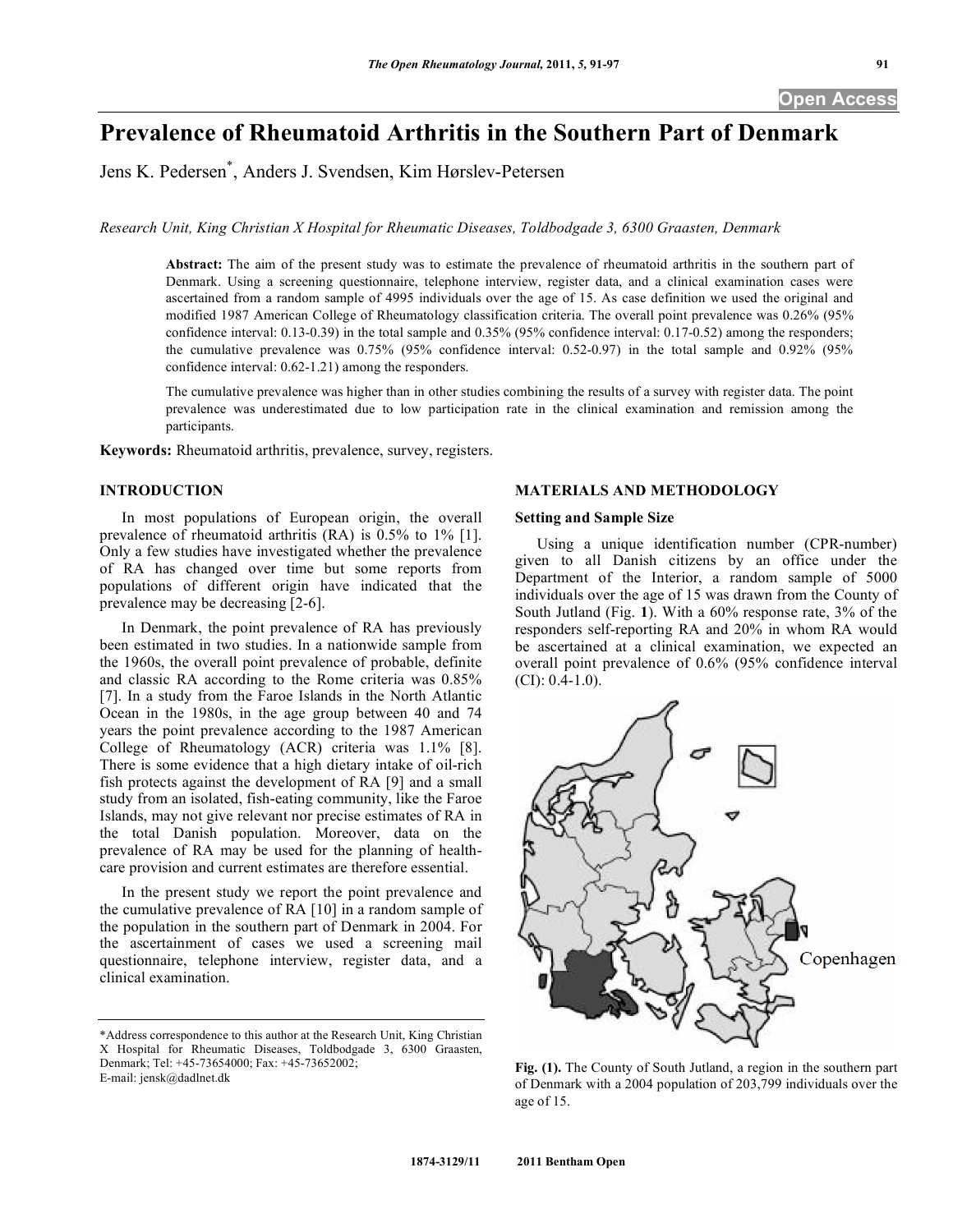#### **Screening Mail Questionnaire**

 The screening mail questionnaire consisted of five items: 1) "Have you or have you ever had RA"; 2) "Have you or have you ever had more than two swollen joints at the same time"; 3) "Have you or have you ever had joint stiffness lasting more than one hour in the morning"; 4) "Have you ever been diagnosed as having RA by a doctor"; 5) "Have you ever been examined or treated for RA by a doctor". Additionally, it was possible to write a short message on the questionnaire. We sent out one reminder including the questionnaire and a stamped, pre-addressed return envelope.

 The items in the questionnaire were selected by the authors and evaluated for face validity by a group of rheumatologists and a linguist. In pilot test with patients from a rheumatology hospital self-administration of the questionnaire was observed by a research nurse and found to be feasible. In 67 individuals (29 patients with RA, 18 with other rheumatic diseases, 20 healthy individuals (employees)) recruited from the same setting the sensitivity and specificity of the first item on the questionnaire was 1.00 (95% CI: 0.88-1.00) and 0.82 (95% CI: 0.66-0.92), respectively. Answering "yes" to all five items the sensitivity was 0.79 (95% CI: 0.60-0.92) and specificity 0.90 (95% CI: 0.75- 0.97). Using Cohen's kappa [11] in a test-retest study in 53 individuals with a time interval of six weeks the agreement for the first item was 1.00 (95% CI: 1.00-1.00) and for all five items it was 0.91 (95% CI: 0.80-1.00).

#### **Register Data**

 Using the CPR-numbers individuals from the sample were identified in nationwide and local registers. Medical records or questionnaire data were subsequently scrutinized to ascertain cases that cumulatively fulfilled the 1987 ACR classification criteria [12].

 Danish National Hospital Register (DNHR): The DNHR is a nationwide register with administrative data on in- and outpatients from Danish hospitals and the register may be used for epidemiological research. In the DNHR the diagnoses at the discharge of a patient are registered according to the International Classification of Diseases (ICD) [13]. In the present study all individuals from the sample with positive RA diagnoses in the DNHR from 1978 to 2003 (ICD-8 codes 712.\* and ICD-10 codes M05.0- M05.9 and M06.0-M06.9) were identified and copies of medical records from relevant admissions were requested from the hospitals.

 The King Christian X Hospital for Rheumatic Diseases: At the time of the study the rheumatology hospital served as a referral centre for patients with rheumatic diseases from the County of South Jutland. In Denmark hospitals are required to maintain medical records for ten years after the last contact with a patient, but at the rheumatology hospital historical medical records are, as a rule of thumb, not destroyed. At the rheumatology hospital we expected to be able to identify patients with RA using data from the DNHR. However, the DNHR does not include data before 1978, data on outpatients with RA from the rheumatology hospital that had not been discharged at the time of the present study, or patients that might have been misclassified at discharge. Therefore, the hospital register was searched by hand for

medical records on individuals from the sample who answered "yes" to the first item on the screening mail questionnaire (i.e. self-reported RA), wrote a message on the questionnaire indicating that they could have RA, or had positive RA diagnoses in the DNHR.

 The Public Health Insurance: In Denmark, the total population is covered by the Public Health Insurance. Private practising rheumatologists are reimbursed by the Health Insurance if their patients are treated with disease-modifying anti-rheumatic drugs (DMARDs). As far as we know, the accuracy of data from the Public Health Insurance has not been evaluated. We were given access to Health Insurance data from 1997 to 2004 to identify individuals from the sample treated with DMARDs by private practising rheumatologists. The rheumatologists would then be asked by questionnaire to document if the 1987 ACR list criteria had been fulfilled.

 General practice: If informed consent was given at the clinical examination and the classification criteria for RA had not been fulfilled, general practitioners (GPs) were asked by questionnaire to document if the 1987 ACR list criteria had been fulfilled.

#### **Clinical Examination**

 The responders to the mail questionnaire were invited to attend for a clinical examination at the rheumatology hospital in the following ways: *A. Directly,* if they: 1) answered "yes" to all five items on the questionnaire and did not make any comments that, judged by one of the investigators (JKP), contradicted that they could have RA; 2) did not answer "yes" to all items, but wrote a message on the questionnaire that, judged by one of the investigators (JKP), was conceived as being a strong indicator of RA; 3) were registered with RA diagnoses in the DNHR. *B. After a telephone interview* carried out in the responders who answered "yes" to the first item on the questionnaire and had not been invited directly.

 In the telephone interview the individuals were asked when the first symptoms of RA appeared, to indicate which joint areas that were affected, if the involvement of joints was symmetrical, if they currently had joint swelling or deformities, if they had ever had a positive test for rheumatoid factors or radiographs taken that indicated RA, if they had ever been diagnosed with other rheumatic diseases than RA, and if drugs for RA had ever been prescribed by a doctor. The individuals who at the telephone interview were judged by the interviewer (JKP) to be potential RA cases were invited to the examination.

 At the rheumatology hospital the individuals were examined by one of five rheumatologists who all were trained joint assessors. If two or three criteria of the modified 1987 ACR list format [14] were fulfilled, a test for IgM rheumatoid factors (Enzyme-Linked Immunosorbent Assay, cut-off: 8 IU/ml) and radiographs of hands and feet were carried out. The modified 1987 ACR criteria include both malalignment and joint swellings as signs of RA. Accordingly, the modified 1987 ACR criteria identifies both individuals with signs of current and previously active RA and in a previous survey the modified criteria were more sensitive than the 1987 ACR criteria for ascertaining RA cases [14].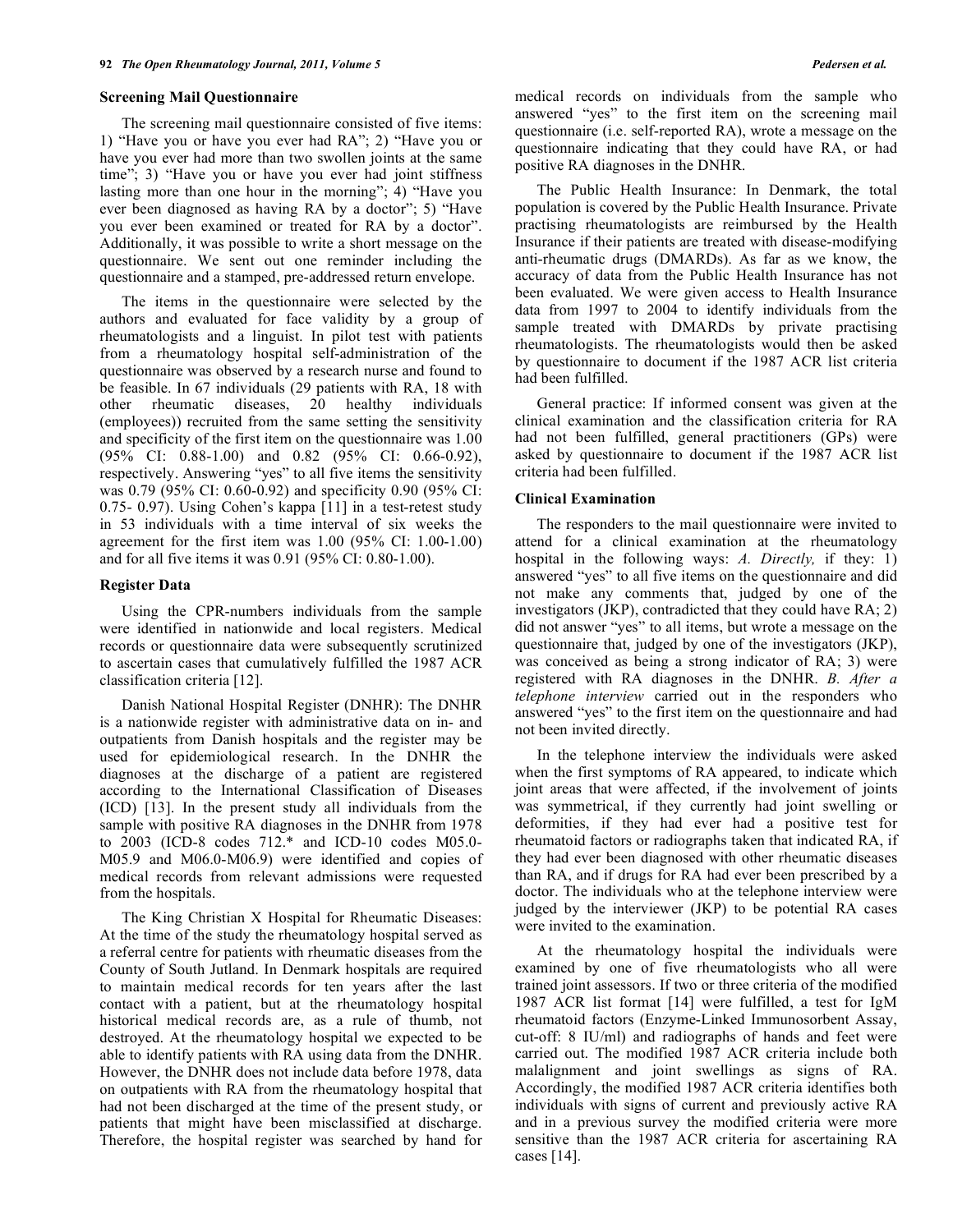#### **Statistics and Ethics**

 When calculating the cumulative prevalence, individuals who fulfilled the modified 1987 ACR criteria at the examination, or had previously fulfilled the 1987 ACR criteria documented in medical records or by questionnaire, were counted as *ever RA* cases. When calculating the point prevalence, individuals who satisfied the modified 1987 ACR criteria at the examination were counted as cases. Using the direct method, the prevalence estimates were adjusted for age and sex to the 2004 Danish population and reported with 95% CI. Population data were provided by Statistics Denmark. Statistics were done using Stata, version 8.2.

 The study was approved by the local ethics committee (reference no. 2426-02) and the Danish Data Protection Agency (reference no. 2002-41-2231).

#### **RESULTS**

### **Response Rate and Register Data**

 The screening questionnaire was send to 5000 individual but the addresses of five individuals were unknown and the effective sample size was 4995 (Fig. **2**). Overall, 68% returned the questionnaire and the response rate was highest among the elderly (Table **1**). Among the non-responders the mean age was 45 years and 45% were females, among the responders the mean age was 52 years and 55% were females.

 A total of 278 individuals self-reported RA by answering yes to the first item on the screening questionnaire, or had RA diagnoses in the DNHR, or made comments in the questionnaire indicating that they could have RA. Medical records or questionnaire data from hospitals and GPs were

available in 110 individuals. According to the Public Health Insurance no individuals from the sample had been treated with DMARDs by private practising rheumatologists from 1997 to 2004.

#### **Cases Ascertained**

 Among the non-responders (group A, Fig. **2**), six individuals had RA diagnoses in the DNHR and four had *ever RA*. No individuals from group A were examined. In the group of responders who did not self-report RA (group B, Fig. **2**), four individuals made comments indicating RA but one did not want to attend for the examination. Five were registered in the DNHR. One individual, who was registered in the DNHR also made comments indicating RA.

 Eighty-one individuals who self-reported RA (group C, Fig. **2**) were not eligible for the clinical examination (67 did not want to attend, eight could not be reached by phone to arrange the examination or to carry out the telephone interview, six questionnaires had been handed over to and returned by individuals not in the sample) and 14 had *ever RA.* A subgroup of 30 individuals answered "yes" to all items and seven were *ever RA* cases.

 Out of the remaining 182 individuals who self-reported RA (group D, Fig. **2**), 125 were interviewed by phone and eight were invited for the examination. Fifty-seven individuals were invited directly for the examination (48 answered "yes" to all five items, nine with positive diagnoses in the DNHR). A subgroup of 55 individuals answered "yes" to all items but when contacted to plan the examination, seven made comments that made RA less likely and they were not invited after the telephone interview.



RA: rheumatoid arthritis. Self-reported RA: Individuals answering "yes" to the first item on screening mail questionnaire ("Have you or have you ever had rheumatoid arthritis"). Case definitions: *Ever RA*, fulfilment of the 1987 American College of Rheumatology (ACR) criteria documented in medical records or by questionnaire or fulfilment of the modified 1987 ACR criteria at examination; Modified 1987 ACR, fulfilment of the modified 1987 ACR criteria at examination.

**Fig. (2).** Response to screening questionnaire, selection for clinical examination, and numbers of cases ascertained in a sample of the population in the southern part of Denmark.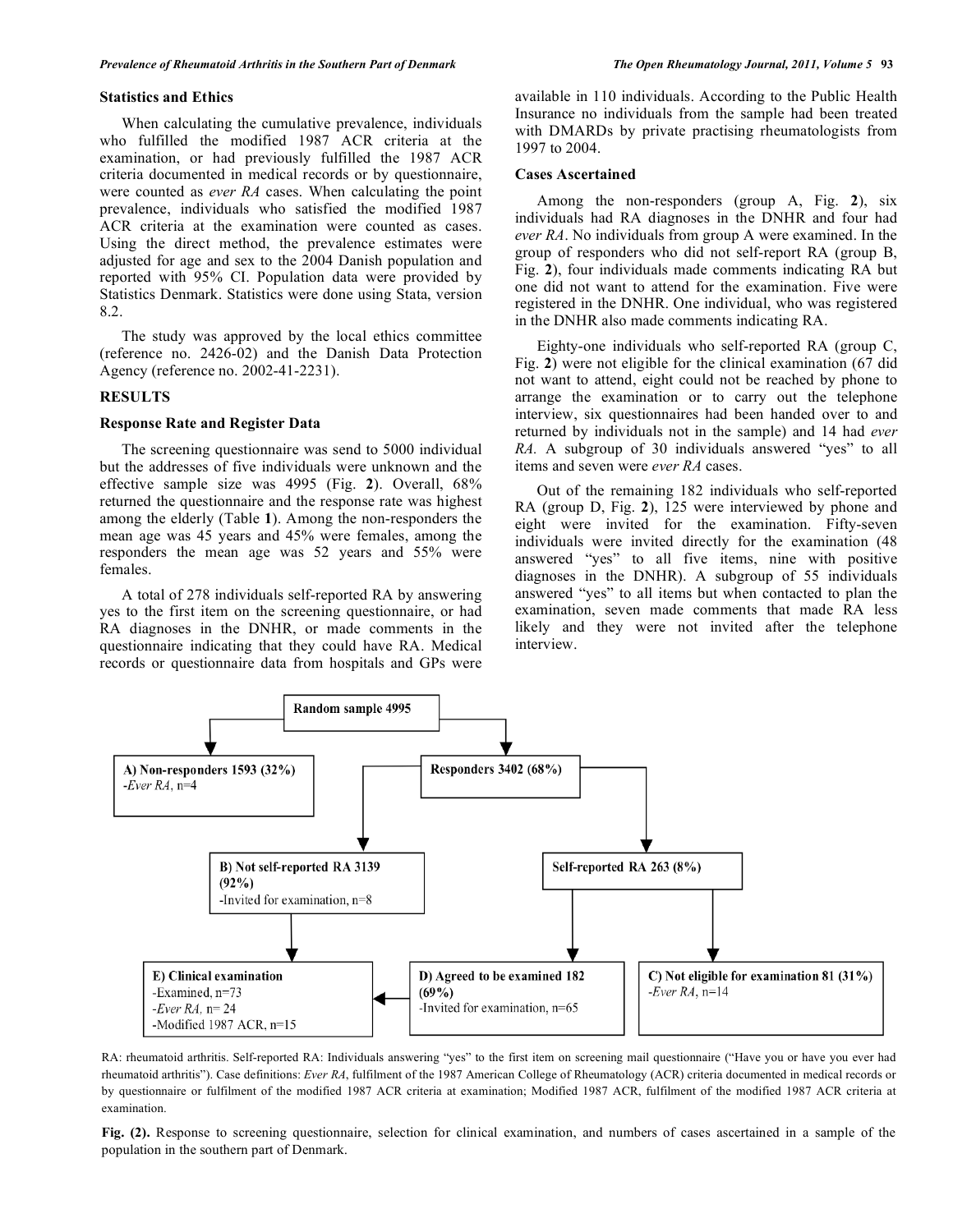| Table 1. Response Rate, Crude and Adjusted* Point Prevalence and Cumulative Prevalence of Rheumatoid Arthritis According to |
|-----------------------------------------------------------------------------------------------------------------------------|
| Age and Sex in a Random Sample of the Population in the Southern Part of Denmark (95% Confidence Interval)                  |

|                                      | <b>Females</b>          |                         |                         | <b>Males</b>                |                         |                         | <b>Females and Males</b> |                         |                         |
|--------------------------------------|-------------------------|-------------------------|-------------------------|-----------------------------|-------------------------|-------------------------|--------------------------|-------------------------|-------------------------|
|                                      | 15-59                   | $60+$                   | All                     | 15-59                       | $60+$                   | All                     | 15-59                    | $60+$                   | All                     |
| Response rate, %                     | 70                      | 76                      | 72                      | 58                          | 77                      | 64                      | 64                       | 77                      | 68                      |
| Prevalence, responders               |                         |                         |                         |                             |                         |                         |                          |                         |                         |
| Responders, n                        | 1235                    | 642                     | 1877                    | 993                         | 532                     | 1525                    | 2228                     | 1174                    | 3402                    |
| Modified 1987 ACR, n                 | 3                       | $\tau$                  | 10                      | $\mathbf{0}$                | 5                       | 5                       | 3                        | 12                      | 15                      |
| Point prevalence, %                  | 0.24<br>$(0.05 - 0.71)$ | 1.09<br>$(0.44 - 2.23)$ | 0.53<br>$(0.26 - 0.98)$ | $\theta$<br>$(0.00 - 0.37)$ | 0.94<br>$(0.31 - 2.18)$ | 0.33<br>$(0.11 - 0.76)$ | 0.14<br>$(0.03 - 0.39)$  | 1.02<br>$(0.53 - 1.78)$ | 0.44<br>$(0.25 - 0.73)$ |
| Adjusted point<br>prevalence, %      |                         |                         | 0.46<br>$(0.17 - 0.74)$ |                             |                         | 0.24<br>$(0.03 - 0.44)$ |                          |                         | 0.35<br>$(0.17 - 0.52)$ |
| Ever RA, n                           | 10                      | 17                      | 27                      | $\mathbf{1}$                | 10                      | 11                      | 11                       | 27                      | 38                      |
| Cumulative<br>prevalence, %          | 0.81<br>$(0.39 - 1.48)$ | 2.65<br>$(1.55 - 4.21)$ | 1.44<br>$(0.95 - 2.10)$ | 0.10<br>$(0.00-0.56)$       | 1.88<br>$(0.91 - 3.43)$ | 0.72<br>$(0.36 - 1.29)$ | 0.49<br>$(0.25 - 0.88)$  | 2.30<br>$(1.52 - 3.33)$ | 1.12<br>$(0.79-1.53)$   |
| Adjusted cumulative<br>prevalence, % |                         |                         | 1.27<br>$(0.79-1.76)$   |                             |                         | 0.55<br>$(0.22 - 0.79)$ |                          |                         | 0.92<br>$(0.62 - 1.21)$ |
| Prevalence, total sample             |                         |                         |                         |                             |                         |                         |                          |                         |                         |
| Total sample, n                      | 1757                    | 840                     | 2597                    | 1709                        | 689                     | 2398                    | 3466                     | 1529                    | 4995                    |
| Modified 1987 ACR, n                 | 3                       | $\tau$                  | 10                      | $\mathbf{0}$                | 5                       | 5                       | 3                        | 12                      | 15                      |
| Point prevalence, %                  | 0.17<br>$(0.04 - 0.50)$ | 0.83<br>$(0.34 - 1.71)$ | 0.39<br>$(0.19 - 0.71)$ | $\Omega$<br>$(0.00 - 0.22)$ | 0.73<br>$(0.24 - 1.69)$ | 0.21<br>$(0.07 - 0.49)$ | 0.09<br>$(0.02 - 0.25)$  | 0.79<br>$(0.41 - 1.37)$ | 0.30<br>$(0.17 - 0.50)$ |
| Adjusted point<br>prevalence, %      |                         |                         | 0.34<br>$(0.13 - 0.55)$ |                             |                         | 0.18<br>$(0.02 - 0.34)$ |                          |                         | 0.26<br>$(0.13 - 0.39)$ |
| Ever RA, n                           | 10                      | 21                      | 31                      | $\mathbf{1}$                | 10                      | 11                      | 11                       | 31                      | 42                      |
| Cumulative<br>prevalence, %          | 0.57<br>$(0.27 - 1.05)$ | 2.50<br>$(1.55 - 3.80)$ | 1.19<br>$(0.81 - 1.69)$ | 0.06<br>$(0.00-0.33)$       | 1.45<br>$(0.70 - 2.65)$ | 0.46<br>$(0.23 - 0.82)$ | 0.32<br>$(0.16 - 0.57)$  | 2.03<br>$(1.38 - 2.87)$ | 0.84<br>$(0.61 - 1.14)$ |
| Adjusted cumulative<br>prevalence, % |                         |                         | 1.06<br>$(0.68 - 1.43)$ |                             |                         | 0.41<br>$(0.17 - 0.65)$ |                          |                         | 0.75<br>$(0.52 - 0.97)$ |

Adjusted for age or age and sex to the 2004 Danish population using the direct method. Case definitions: Modified 1987 ACR, fulfilment of the modified 1987 American College of Rheumatology (ACR) criteria for rheumatoid arthritis at examination. *Ever RA* fulfilment of the 1987 ACR criteria documented in medical records or by questionnaire or fulfilment of the modified 1987 ACR criteria at examination.

 A total of 73 individuals were examined and 24 had *ever RA* (group E, Fig. **2**), one individual came from group B and 23 from group D. Nineteen *ever RA* cases (79%) were currently treated with DMARDs. On the day of the examination, 15 individuals fulfilled the modified 1987 ACR criteria.

#### **Prevalence**

 Among the responders a total of 38 *ever RA* cases were identified and the cumulative prevalence 0.92% (Table **1**). In the total sample 42 cases were identified and the cumulative prevalence was 0.75%. Using the modified 1987 ACR criteria, the point prevalence was 0.35% among the responders and 0.26% in the total sample. The prevalence was highest among women and the elderly.

# **DISCUSSION**

 Using an extensive ascertainment procedure, we have provided updated estimates of the prevalence of RA in Denmark.

 After one reminder the overall response rate to the screening mail questionnaire was 68%. This is similar to other studies combining the results of a survey with register data where response rates have been 49% to 74% [15-18]. Using up to three reminders may lead to a higher response rate [3].

 Some comments on the approach used for selecting individuals for the clinical examination are needed. In previous studies RA has only been ascertained in about one in five individuals who self-report RA in an interview or a questionnaire [19-22]. Instead of examining every individual who self-reported RA we used a telephone interview to exclude a subgroup of responders in whom we expected it to be impossible to ascertain the fulfilment of the classification criteria at a clinical examination. Recently, a standardized telephone interview conducted by laypeople has been described as a valid method to identify individuals with RA from a survey [23]. In our study, the decision on who was invited for the clinical examination was made by a physician and it was not based on a pre-defined, validated algorithm.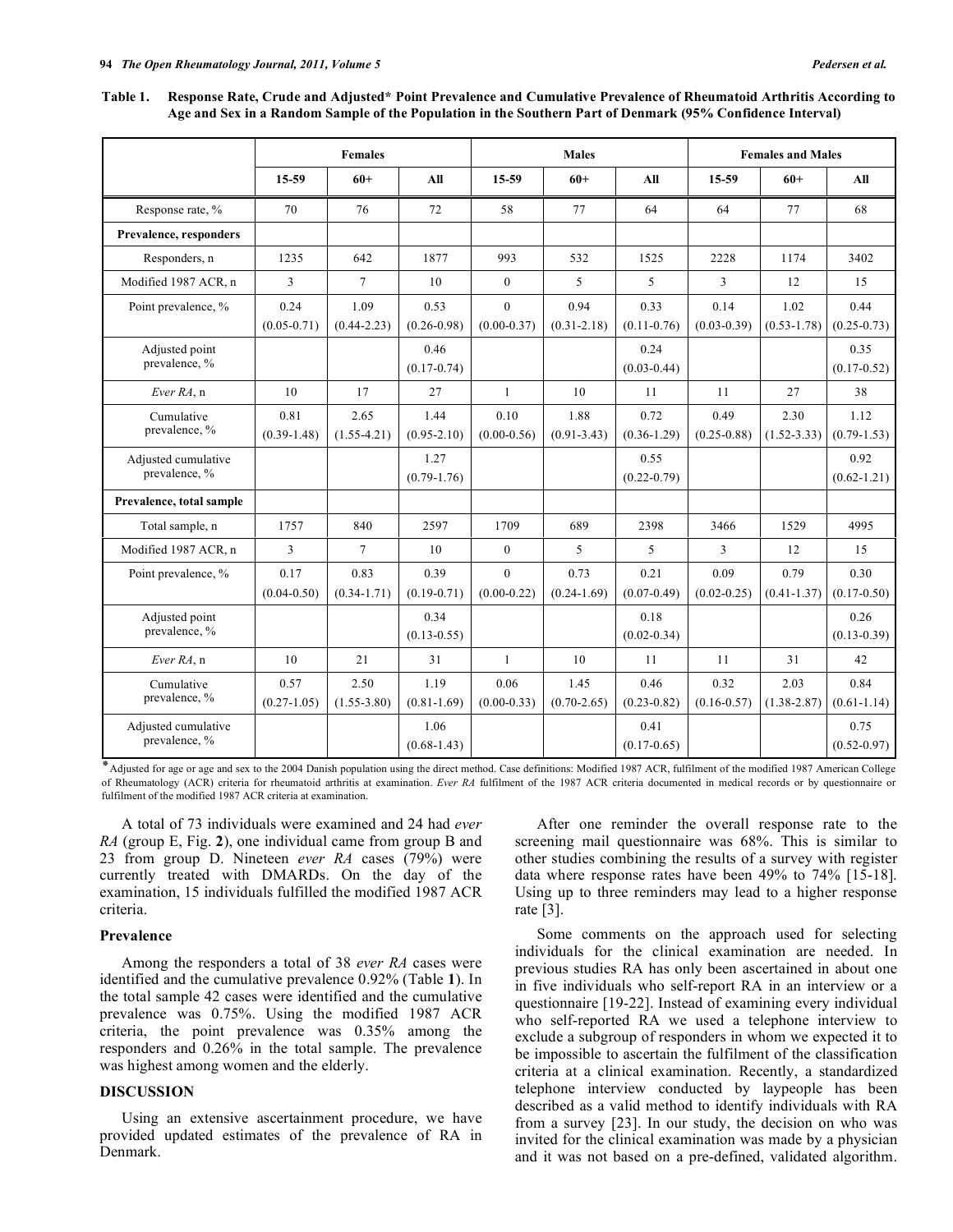#### *Prevalence of Rheumatoid Arthritis in the Southern Part of Denmark The Open Rheumatology Journal, 2011, Volume 5* **95**

When making the decision the physician probably used all available sources of information, including intuition and his prior theoretical and clinical experience. Using this approach we probably excluded individuals who did not know that in the nomenclature used by physicians RA refers to a specific disease and not rheumatic symptoms in general. This is supported by the fact that no individuals excluded from the examination using this approach were ascertained as *ever RA* cases using register data.

 The results of the pilot study evaluating the performance of the questionnaire suggested that using a specific test (i.e. all five items on the questionnaire) for screening, some false positive results were still to be expected. Accordingly, instead of being examined seven individuals who answered "yes" to all five items on the questionnaire were telephone interviewed because they made comments that made RA seem less likely. For instance, one individual indicated that the only symptom of RA was low back pain after an accident. None of these seven individuals were ascertained as *ever RA* cases using register data.

 The responders could write a short message on the screening questionnaire. Only a few messages were judged as being strong indicators of RA but one individual **(**from group B, Fig. **2**) who used this option was ascertained as having *ever RA*. However, the same individual was also registered in the DNHR and in our study the sensitivity of the screening procedure was not improved by allowing an informal message to be included on the questionnaire.

 In a sensitivity analysis of the estimates of the cumulative prevalence the most extreme scenario would be that all nonresponders to the screening questionnaire (group A, Fig. **2**) were *ever RA* cases. In our study, however, a more plausible estimate is generated by assuming that the fraction of individuals with RA among the non-responders was the same as among the responders. In this scenario there would have been a total of 18 *ever RA* cases  $(0.0112*1593\approx18)$  among the non-responders. We actually identified four *ever RA* cases among the non-responders using the DNHR and this underlines that the DNHR may be a useful tool in epidemiological research [24]. Among the non-responders the mean age and the fraction of females were lower than among the responders. Since the prevalence of RA increases with age in most age groups and female preponderance is typical [3], it is less likely that we may have missed several cases among the non-responders.

 From the medical records it appeared that one individual with *ever RA* had been diagnosed as having juvenile idiopathic arthritis and one as having psoriatic arthritis. However, the classification criteria used in our study are without exclusion criteria and both were included as cases.

 Using the original or modified 1987 ACR criteria the overall cumulative prevalence has been estimated in four studies combining the results of a survey with register data [15-18]. In Dublin, Ireland, the prevalence was 0.49% [15] and in Halland, Sweden, it was 0.51% [16]. In Oslo, Norway, the prevalence was 0.44% [17] and in Chiavari, Italy, it was 0.36% [18]. By sampling telephone numbers and conducting telephone interviews the cumulative prevalence of RA in France was 0.31% [25] and in Lithuania it was 0.55% [26]. In Rochester, Minnesota, detailed medical data

are collected systematically from health care facilities serving the community and in 2007 the cumulative prevalence of RA was 0.72% [27]. In our study we identified *ever RA* cases among the responders and the non-responders and we therefore believe that the most reasonable estimate of the cumulative prevalence of RA was between 0.75% and 0.92%.

 The comparison of prevalence estimates from different populations and time periods may be hampered for various reasons. For instance, RA is an inflammatory disease with episodic activity and individuals with RA may have different symptoms and knowledge about the disease according to disease severity. This makes it inherently difficult to measure the prevalence of RA using a short screening questionnaire that may not cover the many factors associated with the varying phenotype of RA. However, the discrepancy in prevalence estimates between our study and other populations using the results of a survey combined with register data [15-18] may reflect differences in completeness of registrations [28], quality of coding, and the accuracy of clinical diagnoses [29].

 Turning to the estimates of the point prevalence, a total of 18 individuals were ascertained as *ever RA* cases using register data, but they did not return the questionnaire nor wanted to participate in the clinical examination (group A and C, Fig. **2**). Most of them were outpatients at the rheumatology hospital and when invited they indicated that they did not have time for an additional examination at the hospital. If we assume that the 18 *ever RA* case had all been responders and the same proportion as in group E (Fig. **2**) would have satisfied the modified 1987 ACR criteria if examined, a total of 11 cases would have been missed  $(15/24*18\approx11)$ . Moreover, the modified 1987 criteria were not fulfilled in four *ever RA* cases at the clinical examination, probably due to drug induced remission. Thus, in the present study the point prevalence was most likely underestimated because of low participation rate in the clinical examination and drug induced remission. Examining individuals in their homes may lead to a higher participation rate [3].

 In other recent studies [3, 30-36], the overall point prevalence of RA has ranged from 0.38% [30] to 0.67% [36].

 In the 1960s the point prevalence of RA (probable, classic, and definite RA) was 0.85% in a nationwide random sample of the Danish population. As case definition *Sørensen* used the Rome criteria for active and inactive RA [7]. When comparing the adjusted point prevalence from the present study with the results of the study by *Sørensen,* the occurrence of RA in Denmark may have decreased over the last four decades (Table **2**). The highest decrease seems to have occurred in females, which is in line with other studies. A decrease in the point prevalence of RA has been observed in females from the UK between the 1950s and 1990 [2] and the 1950s and 2000 [3], perhaps caused by the introduction of the oral contraceptive pill [2, 3]. A decrease has also been observed in female Pima Indians between 1965 and 1990 [5], and a decrease has been suggested in a Japanese population from 1965 to 1996 [4].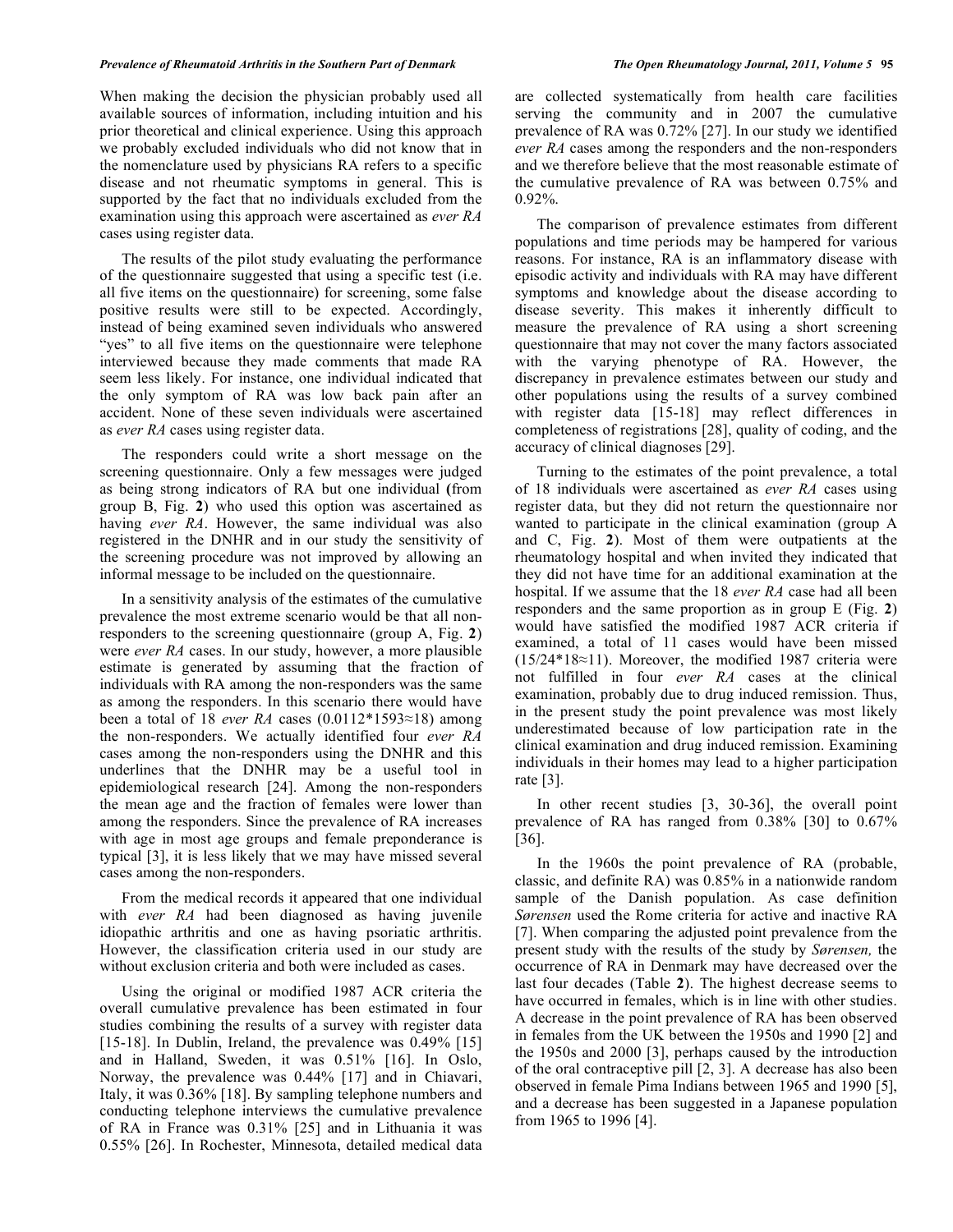|                          |       | Nationwide Sample, 1961-1962 <sup>§</sup> | Southern Part of Denmark, 2004 <sup>#</sup> | $\Delta$ Adjusted |              |
|--------------------------|-------|-------------------------------------------|---------------------------------------------|-------------------|--------------|
|                          | Crude | Adjusted                                  | Crude                                       | Adjusted          |              |
| <b>Females</b>           | l.35  | 1.59                                      | 0.53                                        | 0.46              | $-1.13(-71)$ |
| <b>Males</b>             | 0.34  | 0.40                                      | 0.33                                        | 0.24              | $-0.16(-40)$ |
| <b>Females and males</b> | 0.85  | 1.04                                      | 0.44                                        | 0.35              | $-0.69(-66)$ |

**Table 2. Crude and Adjusted\* Point Prevalence of Rheumatoid Arthritis in Two Danish Surveys, %** 

\*Adjusted for age or age and sex to the 2004 Danish population using the direct method. <sup>§</sup>Rome criteria for active and inactive rheumatoid arthritis [7]. <sup>#</sup>Modified 1987 American College of Rheumatology criteria for rheumatoid arthritis [14].

 In the study by *Sørensen* individuals with probable RA according to the Rome criteria were included as cases [7], but they would probably not fulfil the modified 1987 ACR criteria used in the present study. Moreover, in our study the point prevalence was most likely underestimated. Taking these biases into account a true secular decline in the prevalence of RA in Denmark seems less convincing.

## **CONCLUSION**

 Using an extensive ascertainment procedure we have provided updated estimates of the prevalence of RA in Denmark. The point prevalence of RA was most likely underestimated due to low participation rate and druginduced remission among the individuals who attended the clinical examination. However, the cumulative prevalence was higher than reported in other studies combining the results of a survey with register data.

# **ACKNOWLEDGEMENTS**

 The study was funded by the County of South Jutland, Denmark; the Danish Rheumatism Association; the Margarethe Astrid Hedvig Schaufuss Grant; Grocer Hans Christensen's Memorial Grant.

# **CONFLICT OF INTEREST**

None declared.

### **REFERENCES**

- [1] Silman AJ. In: Silman AJ, Hochberg MC, Eds. Epidemiology of the rheumatic diseases. 2nd ed. Oxford, Oxford University Press 2001; pp. 31-71.
- [2] Spector TD, Hart DJ, Powell RJ. Prevalence of rheumatoid arthritis and rheumatoid factor in women: evidence for a secular decline. Ann Rheum Dis 1993; 52: 254-7.
- [3] Symmons D, Turner G, Webb R, *et al*. The prevalence of rheumatoid arthritis in the United Kingdom: new estimates for a new century. Rheumatology (Oxford) 2002; 41: 793-800.
- [4] Shichikawa K, Inoue K, Hirota S, *et al*. Changes in the incidence and prevalence of rheumatoid arthritis in Kamitonda, Wakayama, Japan, 1965-1996. Ann Rheum Dis 1999; 58: 751-6.
- [5] Jacobsson LT, Hanson RL, Knowler WC, *et al*. Decreasing incidence and prevalence of rheumatoid arthritis in Pima Indians over a twenty-five-year period. Arthritis Rheum 1994; 37: 1158-65.
- [6] Helmick CG, Felson DT, Lawrence RC, *et al*. Estimates of the prevalence of arthritis and other rheumatic conditions in the United States. Part I. Arthritis Rheum 2008; 58: 15-25.
- [7] Sørensen K. Rheumatoid arthritis in Denmark. Two population studies. Dan Med Bull 1973; 20: 86-93.
- [8] Recht L, Helin P, Rasmussen JO, Jacobsen J, Lithman T, Scherstén B. Hand handicap and rheumatoid arthritis in a fish-eating society (the Faroe Islands). J Intern Med 1990; 227: 49-55.
- [9] Pattison DJ, Harrison RA, Symmons DP. The role of diet in susceptibility to rheumatoid arthritis: a systematic review. J Rheumatol 2004; 31: 1310-9.
- [10] MacGregor AJ, Silman AJ. A reappraisal of the measurement of disease occurrence in rheumatoid arthritis. J Rheumatol 1992; 19: 1163-5.
- [11] Altman DG. Practical statistics for medical research. 1st ed. London: Chapman-Hill 1991.
- [12] Arnett FC, Edworthy SM, Bloch DA, *et al*. The American Rheumatism Association 1987 revised criteria for the classification of rheumatoid arthritis. Arthritis Rheum 1988; 31: 315-24.
- [13] Andersen TF, Madsen M, Jørgensen J, Mellemkjoer L, Olsen JH. The Danish National Hospital Register. A valuable source of data for modern health sciences. Dan Med Bull 1999; 46: 263-8.
- [14] MacGregor AJ, Bamber S, Silman AJ. A comparison of the performance of different methods of disease classification for rheumatoid arthritis. Results of an analysis from a nationwide twin study. J Rheumatol 1994; 21: 1420-6.
- [15] Power D, Codd M, Ivers L, Sant S, Barry M. Prevalence of rheumatoid arthritis in Dublin, Ireland: a population based survey. Ir J Med Sci 1999; 168: 197-200.
- [16] Simonsson M, Bergman S, Jacobsson LT, Petterson IF, Svensson B. The prevalence of rheumatoid arthritis in Sweden. Scand J Rheumatol 1999; 28: 340-3.
- [17] Kvien TK, Glennas A, Knudsrød OG, Smedstad LM, Mowinckel P, Førre O. The prevalence and severity of rheumatoid arthritis in Oslo. Results from a county register and a population survey. Scand J Rheumatol 1997; 26: 412-8.
- [18] Cimmino MA, Parisi M, Moggiana G, Mela GS, Accardo S. Prevalence of rheumatoid arthritis in Italy: the Chiavari Study. Ann Rheum Dis 1998; 57: 315-8.
- [19] Ling SM, Fried LP, Garrett E, Hirsch R, Guralnik JM, Hochberg MC. The accuracy of self-report of physician diagnosed rheumatoid arthritis in moderately to severely disabled older women. Women's Health and Aging Collaborative Research Group. J Rheumatol 2000; 27: 1390-4.
- [20] Gram IT, Riise T, Honda Y. Rheumatoid arthritis: a commonly misused diagnosis by the general population. Clin Rheumatol 1997; 16: 264-6.
- [21] Star VL, Scott JC, Sherwin R, Lane N, Nevitt MC, Hochberg MC. Validity of self-reported rheumatoid arthritis in elderly women. J Rheumatol 1996; 23: 1862-5.
- [22] Kvien TK, Glennås A, Knudsrød OG, Smedstad LM. The validity of self-reported diagnosis of rhematoid arthritis: results from a population survey followed by clinical examinations. J Rheumatol 1996; 23: 1866-71.
- [23] Guillemin F, Saraux A, Fardellone P, Guggenbuhl P, Behier JM, Coste J. Detection of cases of inflammatory rheumatic disorders: performance of a telephone questionnaire designed for use by patient interviewers. Ann Rheum Dis 2003; 62: 957-63.
- [24] Pedersen M, Klarlund M, Jacobsen S, Svendsen AJ, Frisch M. Validity of rheumatoid arthritis diagnoses in the Danish National Patient Registry. Eur J Epidemiol 2004; 19: 1097-103.
- [25] Guillemin F, Saraux A, Guggenbuhl P, *et al*. Prevalence of rheumatoid arthritis in France: 2001. Ann Rheum Dis 2005; 64: 1427-30.
- [26] Adomaviciute D, Pileckyte M, Baranauskaite A, Morvan J, Dadoniene J, Guillemin F. Prevalence survey of rheumatoid arthritis and spondyloarthropathy in Lithuania. Scand J Rheumatol 2008; 37: 113-9.
- [27] Myasoedova E, Crowson CS, Kremers HM, Therneau TM, Gabriel SE. Is the incidence of rheumatoid arthritis rising?: Results from Olmsted County, Minnesota, 1955-2007. Arthritis Rheum 2010; 62: 1576-82.